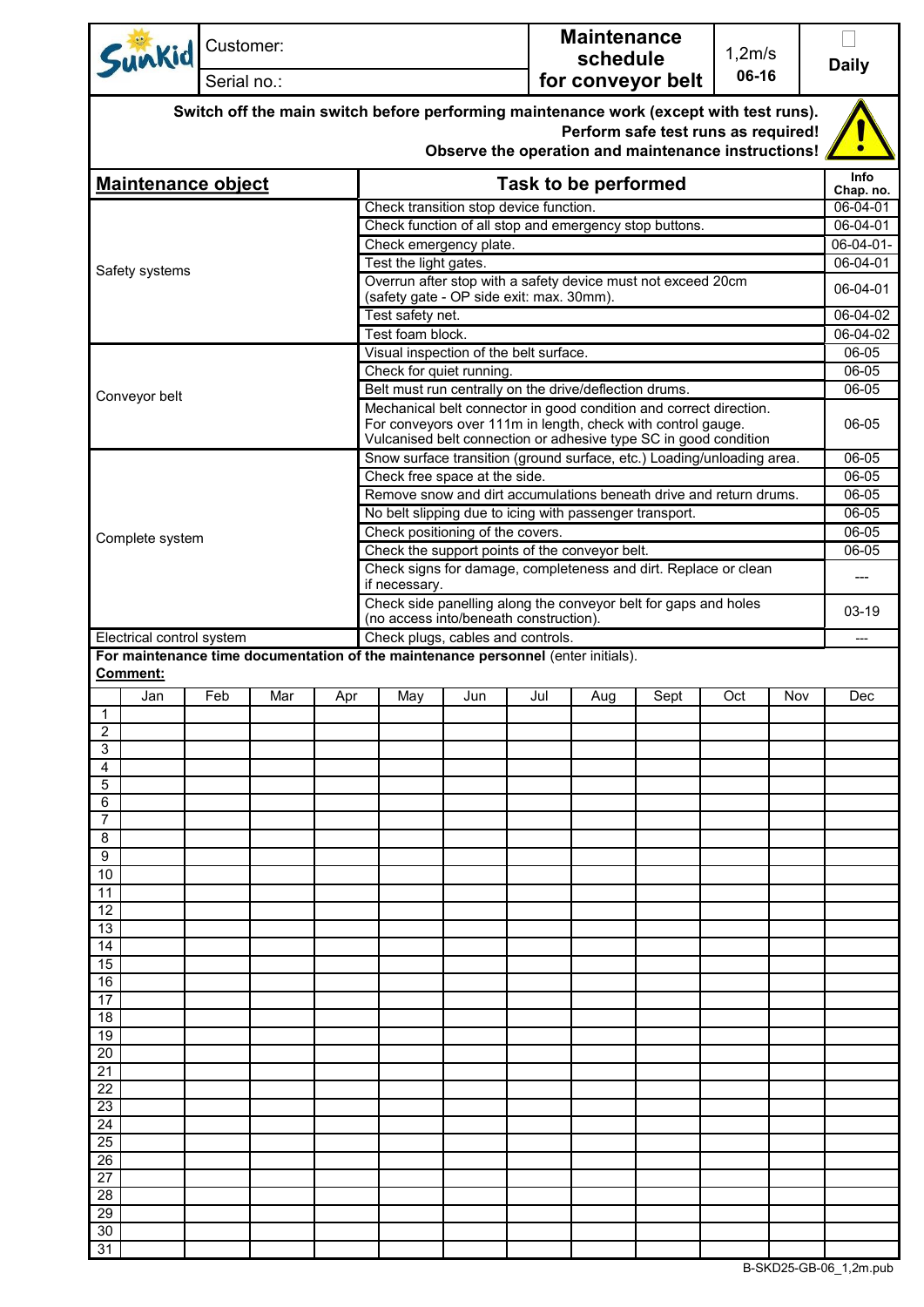|                                                                                                                                                                                      |     | Customer:   |     |                                                                                                                |                                                                                               |     |     | <b>Maintenance</b><br>schedule |      |       | 1,2m/s   | <b>Monthly</b>           |
|--------------------------------------------------------------------------------------------------------------------------------------------------------------------------------------|-----|-------------|-----|----------------------------------------------------------------------------------------------------------------|-----------------------------------------------------------------------------------------------|-----|-----|--------------------------------|------|-------|----------|--------------------------|
| Sunkid                                                                                                                                                                               |     | Serial no.: |     |                                                                                                                | for conveyor belt<br>06-17                                                                    |     |     |                                |      |       |          |                          |
| Switch off the main switch before performing maintenance work (except with test runs).<br>Perform safe test runs as required!<br>Observe the operation and maintenance instructions! |     |             |     |                                                                                                                |                                                                                               |     |     |                                |      |       |          |                          |
| <b>Maintenance object</b>                                                                                                                                                            |     |             |     |                                                                                                                | <b>Task to be performed</b>                                                                   |     |     |                                |      |       |          | <b>Info</b><br>Chap. no. |
| Safety systems                                                                                                                                                                       |     |             |     |                                                                                                                | Test backstop device (if fitted).                                                             |     |     |                                |      |       |          | 06-04-01                 |
| Emergency stop devices                                                                                                                                                               |     |             |     |                                                                                                                | Check all safety equipment.                                                                   |     |     |                                |      |       |          | 06-04-01                 |
|                                                                                                                                                                                      |     |             |     |                                                                                                                | Check belt tension.                                                                           |     |     |                                |      |       |          | $03 - 16$                |
|                                                                                                                                                                                      |     |             |     |                                                                                                                | Lubricate tension guide and screws.                                                           |     |     |                                |      |       | 06-06    |                          |
| Drive system                                                                                                                                                                         |     |             |     |                                                                                                                | With reinforced bearing: visual inspection for grease leakage.                                |     |     |                                |      |       |          |                          |
|                                                                                                                                                                                      |     |             |     | Grease bearings (with the exception of reinforced bearings)<br>with grease nipple (every 200 operating hours). |                                                                                               |     |     |                                |      | 06-06 |          |                          |
|                                                                                                                                                                                      |     |             |     |                                                                                                                | Test functionality of the light gates.                                                        |     |     |                                |      |       | 06-04-01 |                          |
| Conveyor belt                                                                                                                                                                        |     |             |     | Check the tensioning device with the return station belt tension,<br>re-tension if necessary.                  |                                                                                               |     |     |                                |      | 03-16 |          |                          |
|                                                                                                                                                                                      |     |             |     |                                                                                                                | Visual inspection for wear (traces of wear, friction points, etc.).                           |     |     |                                |      |       | $---$    |                          |
| Return unit                                                                                                                                                                          |     |             |     |                                                                                                                | OP snow plough: with the formation of sharp edges $\rightarrow$ grind away.                   |     |     |                                |      |       | ---      |                          |
|                                                                                                                                                                                      |     |             |     |                                                                                                                | Extraordinary cleaning of moving parts.                                                       |     |     |                                |      |       | ---      |                          |
|                                                                                                                                                                                      |     |             |     |                                                                                                                | Check the general condition (rust, worn/protruding parts,<br>protruding fabric, sharp edges). |     |     |                                |      |       | ---      |                          |
| Complete system                                                                                                                                                                      |     |             |     |                                                                                                                | Check plastic parts for wear.                                                                 |     |     |                                |      |       |          |                          |
|                                                                                                                                                                                      |     |             |     |                                                                                                                | Check for loose screws.                                                                       |     |     |                                |      |       | 06-02    |                          |
|                                                                                                                                                                                      |     |             |     |                                                                                                                | Check the functions of the system during a test run.                                          |     |     |                                |      |       |          |                          |
| For maintenance time documentation of the maintenance personnel (enter initials).                                                                                                    |     |             |     |                                                                                                                |                                                                                               |     |     |                                |      |       |          |                          |
|                                                                                                                                                                                      | Jan | Feb         | Mar | Apr                                                                                                            | May                                                                                           | Jun | Jul | Aug                            | Sept | Oct   | Nov      | Dec                      |
| Date:                                                                                                                                                                                |     |             |     |                                                                                                                |                                                                                               |     |     |                                |      |       |          |                          |
| Name:                                                                                                                                                                                |     |             |     |                                                                                                                |                                                                                               |     |     |                                |      |       |          |                          |

**Comment:**